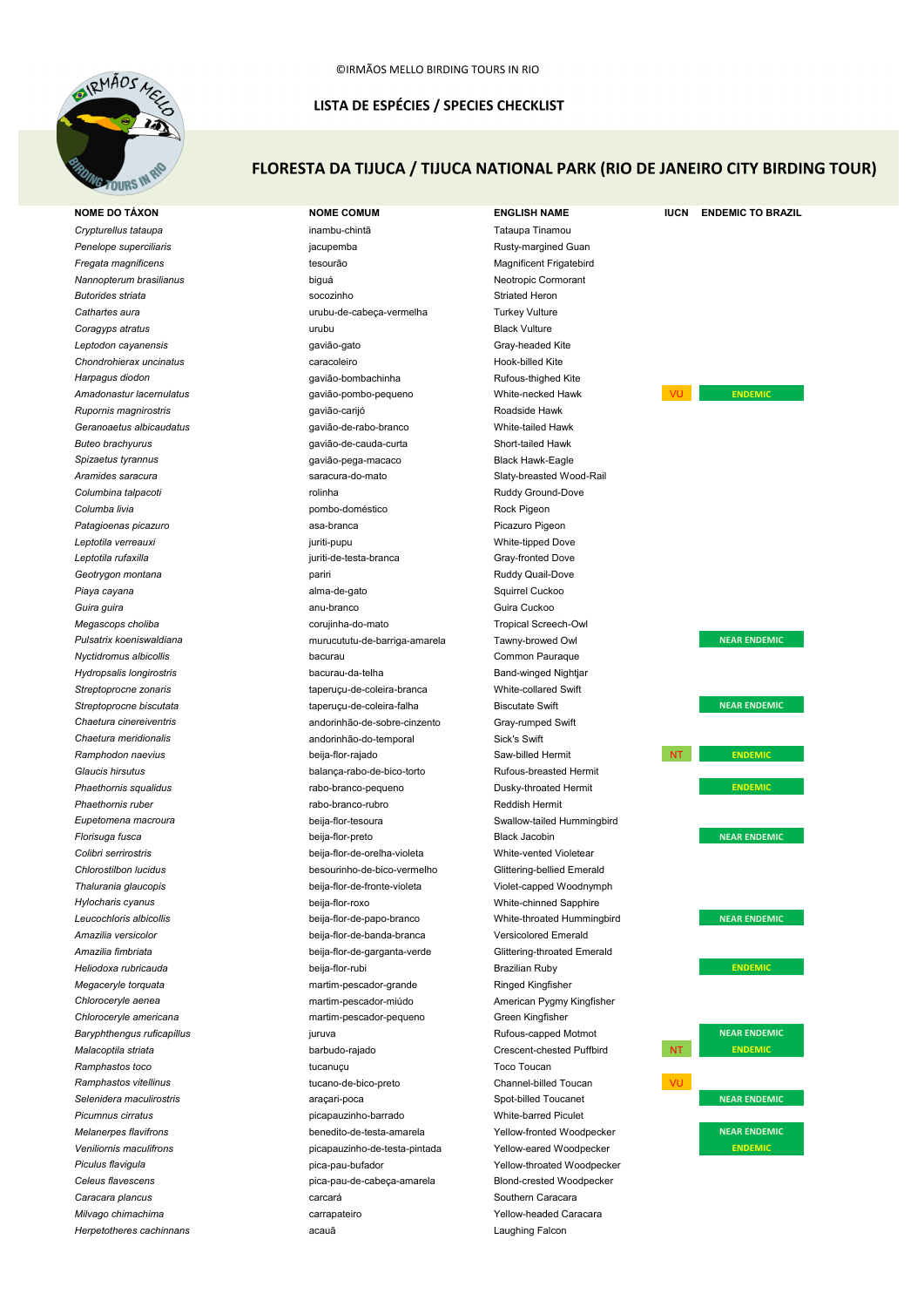*Micrastur ruficollis* **de la contracta entrarrow de la contracta entrarrow falcão-caburé de la contracta entrarrow Barred Forest-Falcon** 

*Psittacara leucophthalmus* periquitão White-eyed Parakeet **Pyrrhura frontalis** tiriba meeting the material of the time of the Maroon-bellied Parakeet *Brotogeris tirica* periquito-verde Plain Parakeet **ENDEMIC Touit melanonotus** apuim-de-costas-pretas Brown-backed Parrotlet **VU ENDEMIC** *Pionus maximiliani* maitaca Scaly-headed Parrot **Terenura maculata NEAR ENDEMIC zidedê zidedê** Streak-capped Antwren **NEAR ENDEMIC** *Myrmotherula axillaris* choquinha-de-flanco-branco White-flanked Antwren **ENDEMIC Myrmotherula unicolor** and the choquinha-cinzenta Chomos Unicolored Antwren NT **NT RENDEMIC** *Rhopias gularis* choquinha-de-garganta-pintada Star-throated Antwren **ENDEMIC Dysithamnus stictothorax** extending the choquinha-de-peito-pintado Spot-breasted Antvireo NT NT NEAR ENDEMIC *Dysithamnus mentalis* choquinha-lisa Plain Antvireo **Herpsilochmus rufimarginatus** entitled and the chorozinho-de-asa-vermelha entitled Rufous-winged Antwren **ENDEMIC** *Thamnophilus palliatus* choca-listrada Chestnut-backed Antshrike **Thamnophilus ambiguus** entity choca-de-sooretama Sooretama Slaty-Antshrike **ENDEMIC** *Myrmoderus loricatus* formigueiro-assobiador White-bibbed Antbird **ENDEMIC** Pyriglena leucoptera **papa-taoca-do-sul** papa-taoca-do-sul White-shouldered Fire-eye **Drymophila ochropyga** external choquinha-de-dorso-vermelho Cohre-rumped Antbird NT **NT ENDEMIC Drymophila squamata** and **pintadinho COVID-10** and Scaled Antbird **ENDEMIC ENDEMIC** *Conopophaga melanops* cuspidor-de-máscara-preta Black-cheeked Gnateater **ENDEMIC** *Chamaeza campanisona* tovaca-campainha Short-tailed Antthrush **Sclerurus scansor NEAR ENDEMIC** vira-folha vira-folha Rufous-breasted Leaftosser **NEAR ENDEMIC** *Dendrocincla turdina* arapaçu-liso Plain-winged Woodcreeper **Sittasomus griseicapillus** and arapaçu-verde **arapaçu-verde** Clivaceous Woodcreeper *Xiphorhynchus fuscus* arapaçu-rajado Lesser Woodcreeper **NEAR ENDEMIC** *Dendrocolaptes platyrostris* arapaçu-grande Planalto Woodcreeper *Xenops minutus* bico-virado-miúdo Plain Xenops *Xenops rutilans* bico-virado-carijó Streaked Xenops *Furnarius figulus* casaca-de-couro-da-lama Wing-banded Hornero **ENDEMIC Furnarius rufus Furnarius** rufus **de late extendio entrario en la contrario en la contrario en la contrario Rufous Hornero** *Lochmias nematura* joão-porca Sharp-tailed Streamcreeper *Automolus leucophthalmus* barranqueiro-de-olho-branco White-eyed Foliage-gleaner *Anabacerthia lichtensteini* limpa-folha-ocráceo Ochre-breasted Foliage-gleaner **NEAR ENDEMIC Philydor atricapillus arrival attitude in the set of the set of the set of the set of the set of the set of the set of the set of the set of the set of the set of the set of the set of the set of the set of the set of t** Philydor rufum **indical contract and the set of the set of the set of the set of the limpa-folha-de-testa-baia** Buff-fronted Foliage-gleaner *Cichlocolaptes leucophrus* trepador-sobrancelha Pale-browed Treehunter **ENDEMIC** *Synallaxis spixi* joão-teneném Spix's Spinetail **NEAR ENDEMIC** *Manacus manacus* rendeira White-bearded Manakin **Ilicura militaris The Contract Contract Contract Contract Contract Contract Contract Contract Contract Contract Contract Contract Contract Contract Contract Contract Contract Contract Contract Contract Contract Contract** *Chiroxiphia caudata* tangará Swallow-tailed Manakin *Oxyruncus cristatus* araponga-do-horto Sharpbill *Myiobius barbatus* assanhadinho and Whiskered Flycatcher and Whiskered Flycatcher *Schiffornis virescens* flautim Greenish Schiffornis **Laniisoma elegans chibante** Chibante Shrike-like Cotinga NT **NT ENDEMIC** Pachyramphus viridis **Caneleiro-verde** Caneleiro-verde Caneleiro-verde Green-backed Becard Pachyramphus castaneus **caneleiro** caneleiro **Chestnut-crowned Becard** *Pachyramphus polychopterus* caneleiro-preto White-winged Becard *Pachyramphus validus* caneleiro-de-chapéu-preto Crested Becard **NEAR ENDEMIC Phibalura flavirostris tesourinha-da-mata** Swallow-tailed Cotinga NT NEAR ENDEMIC Pyroderus scutatus **pavó** pavó **pavó** pavó Red-ruffed Fruitcrow **Procnias nudicollis** araponga arraponga Bare-throated Bellbird **VU NEAR ENDEMIC** *Platyrinchus mystaceus* patinho White-throated Spadebill **Mionectes rufiventris abre-asa-de-cabeça-cinza** Gray-hooded Flycatcher **COVID AGRENTIC** Leptopogon amaurocephalus **cabeçudo** cabeçudo Sepia-capped Flycatcher **Corythopis delalandi** estalador estalador estalador estalador estalador estalador estalador estalador estalador estalador estalador estalador estalador estalador estalador estalador estalador estalador estalador estalador *Tolmomyias sulphurescens* bico-chato-de-orelha-preta Yellow-olive Flycatcher *Tolmomyias flaviventris* bico-chato-amarelo Yellow-breasted Flycatcher **Todirostrum poliocephalum ENDEMIC** teque-teque **ENDEMIC** Gray-headed Tody-Flycatcher **ENDEMIC** *Todirostrum cinereum* ferreirinho-relógio Common Tody-Flycatcher *Myiornis auricularis* **Muller and Aller Contract Contract Contract Contract Contract Contract Contract Contract Contract Contract Contract Contract Contract Contract Contract Contract Contract Contract Contract Contract C Hemitriccus orbitatus ENDEMIC** tiririzinho-do-mato **Exe-ringed Tody-Tyrant** NT **NT ENDEMIC** *Hirundinea ferruginea* entre establece establece establece establece establece establece establece establece establece establece establece establece establece establece establece establece establece establece establece es *Tyranniscus burmeisteri* etteri termiscus piolhinho-chiador and announced Rough-legged Tyrannulet **Camptostoma obsoletum** risadinha risadinha Southern Beardless-Tyrannulet *Elaenia flavogaster* guaracava-de-barriga-amarela Yellow-bellied Elaenia *Elaenia chilensis* guaracava-de-crista-branca Chilean Elaenia *Elaenia mesoleuca* **este en un provident de la este en un eleccional de la enfanta de la enfanta de la enfanta de la enfanta de la enfanta de la enfanta de la enfanta de la enfanta de la enfanta de la enfanta de la enfan** *Elaenia obscura* tucão Highland Elaenia *Capsiempis flaveola* marianinha-amarela Yellow Tyrannulet **Phyllomyias fasciatus piolhinho** piolhinho **Planalto Tyrannulet Planalto Tyrannulet Planalto Tyrannulet Planalto Tyrannulet Planalto Tyrannulet Planalto Tyrannulet Planalto Tyrannulet Planalto Tyrannulet** *Serpophaga subcristata* alegrinho White-crested Tyrannulet

*Attila rufus* capitão-de-saíra Gray-hooded Attila **ENDEMIC**

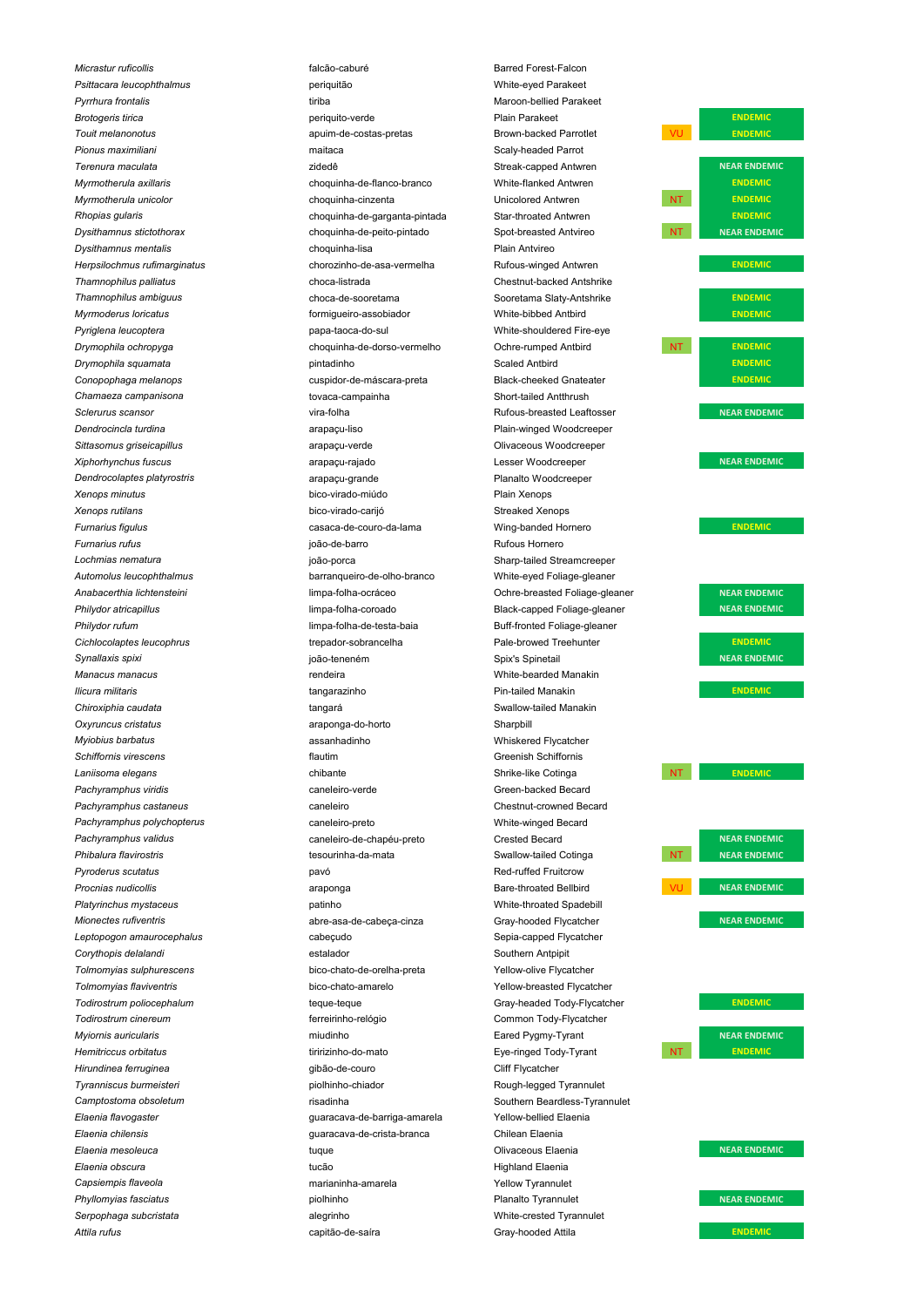*Myiarchus ferox* **maria-cavaleira** maria-cavaleira Short-crested Flycatcher **Rhytipterna simplex vissiá** vissiá Grayish Mourner *Pitangus sulphuratus* bem-te-vi Great Kiskadee *Machetornis rixosa* suiriri-cavaleiro Cattle Tyrant Myiodynastes maculatus **bem-te-vi-rajado bem-te-vi-rajado** Streaked Flycatcher **Megarynchus pitangua** neinei **Boat-billed Flycatcher Megarynchus pitangua** neinei **Boat-billed Flycatcher** *Myiozetetes similis* bentevizinho-de-penacho-vermelho Social Flycatcher **Tyrannus melancholicus** and the suiriri suiriri the suiriri Tropical Kingbird Suiriri Tropical Kingbird **Tyrannus savana** Tyrannus savana tesourinha **tesourinha Fork-tailed Flycatcher Fork-tailed Flycatcher** *Empidonomus varius* peitica Variegated Flycatcher *Colonia colonus* viuvinha Long-tailed Tyrant *Myiophobus fasciatus* **Example 20** filipe **the example of the Bran-colored Flycatcher Bran-colored Flycatcher** Pyrocephalus rubinus and a second príncipe contract of vermilion Flycatcher *Fluvicola nengeta* lavadeira-mascarada Masked Water-Tyrant **Cnemotriccus fuscatus Exercise 3 and Secure 1 and Secure 1 and Secure 2 and Secure 2 and Secure 2 and Secure 2 and Secure 2 and Secure 2 and Secure 2 and Secure 2 and Secure 2 and Secure 2 and Secure 2 and Secure 2 and** Lathrotriccus euleri **enferrujado** enferrujado **enferrujado** Euler's Flycatcher **Contopus cinereus contopus** cinereus **papa-moscas-cinzento Tropical Pewee** *Knipolegus cyanirostris* maria-preta-de-bico-azulado Blue-billed Black-Tyrant *Knipolegus nigerrimus* maria-preta-de-garganta-vermelha Velvety Black-Tyrant **ENDEMIC Cyclarhis gujanensis** and the pitiguari pitiguari Rufous-browed Peppershrike *Hylophilus thoracicus* and the vite-vite vite-vite controller wite-vite and the controller extend Greenlet *Vireo chivi* juruviara Chivi Vireo **Cyanocorax cristatellus** extending the synchromograph of the campo curl-crested Jay curl-crested Jay **NEAR ENDEMIC** Pygochelidon cyanoleuca **andorinha-pequena-de-casa** Blue-and-white Swallow **Stelgidopteryx ruficollis** andorinha-serradora Southern Rough-winged Swallow *Progne tapera* andorinha-do-campo Brown-chested Martin **Progne chalybea** and and and and and and and and a set of the Gray-breasted Martin **Troglodytes musculus** Corruíra Corruíra Corruíra Corruíra Corruíra Corruíra Corruíra Corruíra Corruíra Corruíra Corruíra Corruíra Corruíra Corruíra Corruíra Corruíra Corruíra Corruíra Corruíra Corruíra Corruíra Corruíra C **Cantorchilus longirostris** entre a supercontracterism contracted contracted contracted contracted Conduction Contracted Conduction of the entrepreneur contracted contracted contracted contracted contracted contracted cont *Turdus flavipes* sabiá-una Yellow-legged Thrush **Turdus leucomelas sabiá-branco** sabiá-branco **Pale-breasted Thrush** *Turdus rufiventris* sabiá-laranjeira Rufous-bellied Thrush *Turdus amaurochalinus* sabiá-poca Creamy-bellied Thrush *Turdus albicollis* sabiá-coleira White-necked Thrush *Zonotrichia capensis* tico-tico Rufous-collared Sparrow *Setophaga pitiayumi* mariquita Tropical Parula **Setophaga striata** mariquita-de-perna-clara **Mariquita-de-perna-clara** Blackpoll Warbler MT Geothlypis aequinoctialis and the state of the pia-cobra metal of the Masked Yellowthroat of the Masked Yellowthroat **Basileuterus culicivorus** and the pula-pula pula-pula Colden-crowned Warbler *Molothrus bonariensis* chupim Shiny Cowbird Pipraeidea melanonota **Familia Como esta contra el seu el saíra-viúva** Familia Externa Fawn-breasted Tanager **Schistochlamys ruficapillus bico-de-veludo Cinnamon Tanager <b>NEAR ENDEMIC Tangara seledon Saíra-sete-cores** Saíra-sete-cores Green-headed Tanager **NEAR ENDEMIC Tangara cyanocephala** saíra-militar saíra-militar Red-necked Tanager **NEAR ENDEMIC** *Tangara desmaresti* saíra-lagarta Brassy-breasted Tanager **ENDEMIC** *Tangara sayaca* sanhaço-cinzento Sayaca Tanager *Tangara palmarum* sanhaço-do-coqueiro Palm Tanager *Tangara ornata* sanhaço-de-encontro-amarelo Golden-chevroned Tanager **ENDEMIC Tangara peruviana** sa sa saíra-sapucaia sa safra-sapucaia Black-backed Tanager sa sa sa sa san ENDEMIC **Tangara cayana** saíra-amarela saíra-amarela Burnished-buff Tanager *Conirostrum speciosum* figuinha-de-rabo-castanho Chestnut-vented Conebill *Sicalis flaveola* canário-da-terra Saffron Finch *Haplospiza unicolor* cigarra-bambu Uniform Finch **NEAR ENDEMIC** *Hemithraupis flavicollis* extending the safra-galega contract and the Yellow-backed Tanager **Hemithraupis ruficapilla Saíra-ferrugem Communication Rufous-headed Tanager <b>ENDEMIC** *Volatinia jacarina* tiziu Blue-black Grassquit Trichothraupis melanops **tig-to-topete** tie-de-topete by the Black-goggled Tanager *Lanio cristatus* tiê-galo Flame-crested Tanager **Tachyphonus coronatus Example 20 Tachyphonus coronatus NEAR ENDEMIC tiê-preto Consumer Account Consumer Consumer Account Consumer Account Consumer Account Consumer Account Consumer Account Consumer Account Consume** *Ramphocelus bresilius* tiê-sangue Brazilian Tanager **ENDEMIC Tersina viridis Superint State State Swallow Tanager** Swallow Tanager **Swallow Tanager** Swallow Tanager **Dacnis nigripes Saí-de-pernas-pretas** Black-legged Dacnis **NT NT ENDEMIC Dacnis cayana** saí-azul Blue Dacnis **Cayana** saí-azul **Blue Dacnis** saí-azul *Coereba flaveola* cambacica Bananaquit *Tiaris fuliginosus* cigarra-preta Sooty Grassquit **Sporophila frontalis pixoxó** pixoxó **Buffy-fronted Seedeater** VU **NEAR ENDEMIC Sporophila falcirostris CONTEX 1988 CONTEX CONTRACT CONTRACT CONTRACT TEMMINCK'S Seedeater CONTEXT CONTRACT NEAR ENDEMIC Sporophila caerulescens** and the coleirinho coleirinho **Coleirinho** Double-collared Seedeater **Saltator maximus Saltator maximus Example 10** imaging tempera-viola **Buff-throated Saltator Buff-throated Saltator Saltator fuliginosus bico-de-pimenta Black-throated Grosbeak <b>NEAR ENDEMIC** *Habia rubica* tiê-de-bando Red-crowned Ant-Tanager **Caryothraustes canadensis component Caryothraustes canadensis Vellow-green Grosbeak**